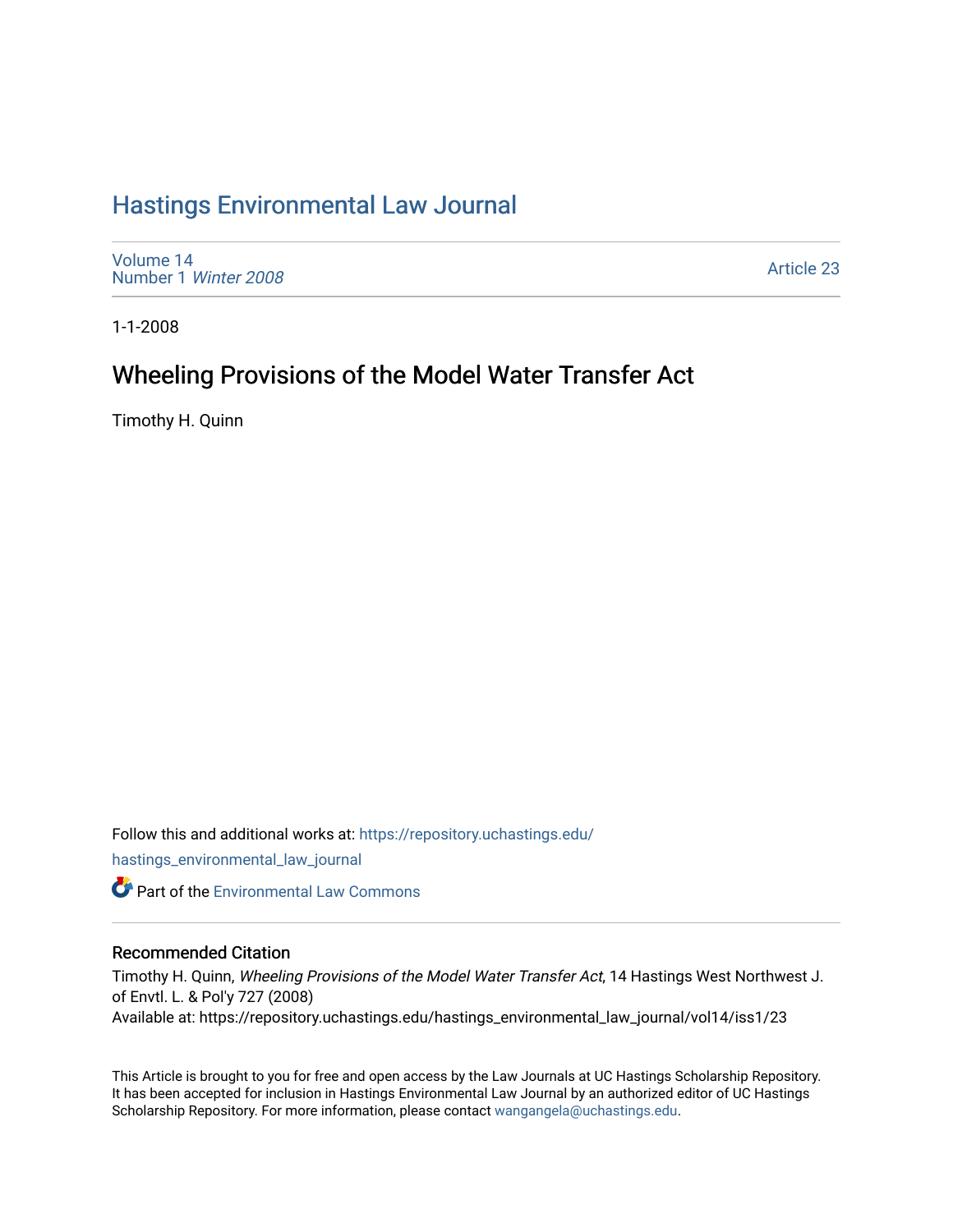# **Wheeling Provisions of the Model Water Transfer Act**

*Timothy H. Quin[n\\*](#page-1-0)* 

# **I. Introduction**

The 1990's have been a period of great promise for ending decades of policy gridlock in California's storied water wars. After years of conflict, the main stakeholder groups, representing urban, agricultural, and environmental interests, as well as key state and federal governmental agencies, have entered a new era of cooperation. In December 1994, the historic Bay-Delta Accord forged consensus regarding environmental protections for the San Francisco Bay/Sacramento-San Joaquin River Delta (Bay-Delta). That same month, the "Monterey Agreement" ended years of disputes regarding the finances and water allocations of the State Water Project. During 1996, an unprecedented stakeholder coalition worked cooperatively to secure state and federal funding for environmental restoration in the Bay-Delta watershed totaling more than \$1.4 billion.<sup>1</sup> Building upon this foundation of consensus and cooperation, California has a remarkable opportunity to resolve major environmental and economic problems that have long plagued its water policies.

Developing effective and fair approaches to the voluntary transfer of water among willing buyers and willing sellers remains one of the central challenges to achieving the full policy potential of the 1990s. From the earliest days of

<span id="page-1-0"></span><sup>\*</sup> Timothy H. Quinn is one of three Deputy General Managers responsible for overseeing the activities of the Metropolitan Water District of Southern California (Metropolitan) which delivers supplemental water to more than 16 million Southern Californians. His primary responsibilities involve the development and implementation of external policies and strategies to assure that Metropolitan receives reliable imported supplies in an economically and environmentally sound manner. He holds a Ph.D. in economics from the University of California, Los Angeles. The views expressed in this article are those of the author and do not necessarily reflect the views of Metropolitan or its member agencies.

<span id="page-1-1"></span><sup>1.</sup> The passage of California's Proposition 204 in November 1996 authorized almost \$1 billion for environmental restoration in the Bay Delta. *See* CAL. WATER CODE § 78684 (West 1996). Contingent on the passage of Proposition 204, Congress allocated another \$430 million for the same purpose. *See* Omnibus Parks and Public Lands Management Act of 1996, Pub. L. No. 104-333, 110 Stat. 4093 (1996).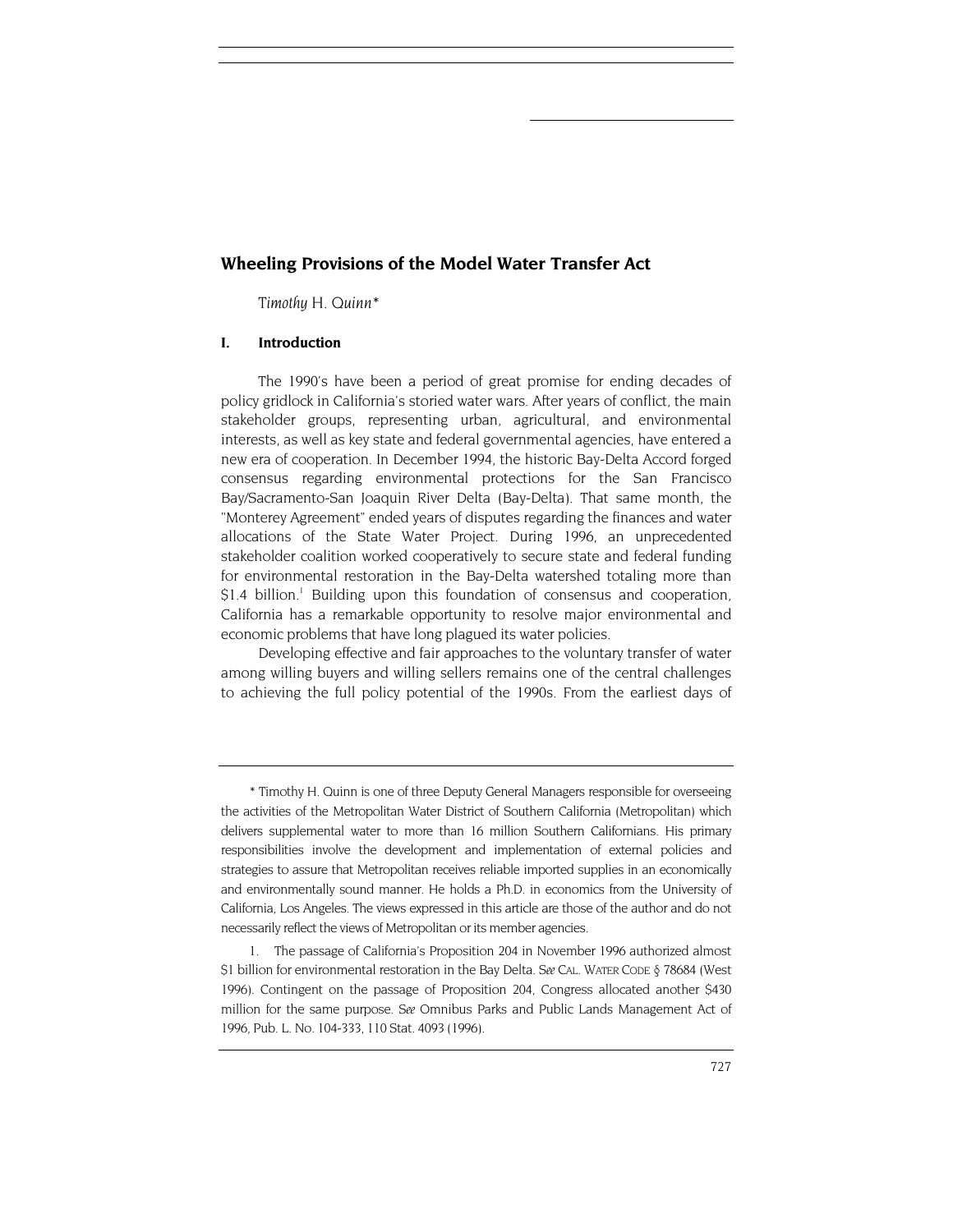cooperative negotiations [i](#page-2-0)n the so-called "Three-Way Process,"<sup>2</sup> it has been clear that environmental interest groups and others concerned about the implications of improving the state's water transportation infrastructure, particularly in the Bay-Delta, could support such improvements only if strong assurances were provided that improved water management practices would be implemented statewide. Among these assurances is the implementation of effective water markets so that future growth in the State's water demands can be met in part by voluntary transfers of existing supplies, rather than solely through the construction of costly and environmentally damaging new capital projects to increase supplies.

Long regarded as theoretically attractive by academics, environmentalists, business interests, and some urban water suppliers, water marketing has evolved from theory to practical reality during the past decade. The recent staterun drought water banks, while significantly constraining market forces in favor of governmental decisions regarding the allocation of water, nonetheless provided ample evidence of the power of private market forces to help allocate scarce water resources.<sup>3</sup> Increasingly, in places such as the west side of the San Joaquin Valley, where more and more stringent environmental regulations have eroded traditional sources of supply, water users are relying on the market as a long-term source of replacement supplies. In Southern California, an extensive integrated resources planning process has identified water transfers as a key to the region's long-term water supply reliability from both the Colorado River and State Water Projects systems.<sup>[4](#page-2-2)</sup>

While a vital element of long-term water policy, water marketing has nonetheless been one of the most contentious issues in the California water policy debate. Water marketing is the subject of fierce differences regarding the proper role of state and federal governments and of water agencies. The issue also raises concerns about impacts to the economy, to groundwater resources of selling areas, and to the adverse financial impacts in both the selling and buying regions. Against this backdrop of potential and pitfalls, the Model Water Transfer Act (Model Act) emerges as one of the more important issues that may confront the state legislature in its 1997 session. The Model Act proposes wide-

<span id="page-2-0"></span><sup>2.</sup> The "Three-Way Process" refers to a coalition of environmental, urban and agricultural groups created in the late 1980s to work toward mutually beneficial solutions to water resource allocation problems in California. The coalition, with its Principle for the Three-Way Water Agreement Process, laid a major part of the groundwork for Governor Pete Wilson's water policy statement in 1992. Letter from California Governor Pete Wilson to Metropolitan Water District, *Ending California's Water Wars* (Apr. 6, 1992) (on file with West-Northwest).

<span id="page-2-1"></span><sup>3.</sup> For a review of California's 1991 Drought Water Bank, see CAL. DEP'T OF WATER RESOURCES, THE 1991 DROUGHT WATER BANK, (January 1992).

<span id="page-2-2"></span><sup>4.</sup> For a review of integrated resources planning in Metropolitan's service area, see METROPOLITAN WATER DISTRICT OF S. CAL., SOUTHERN CALIFORNIA'S INTEGRATED WATER RESOURCES PLAN,. REPORT NO. 1107 (MARCH 1996) [hereinafter SOUTHERN CALIFORNIA PLAN].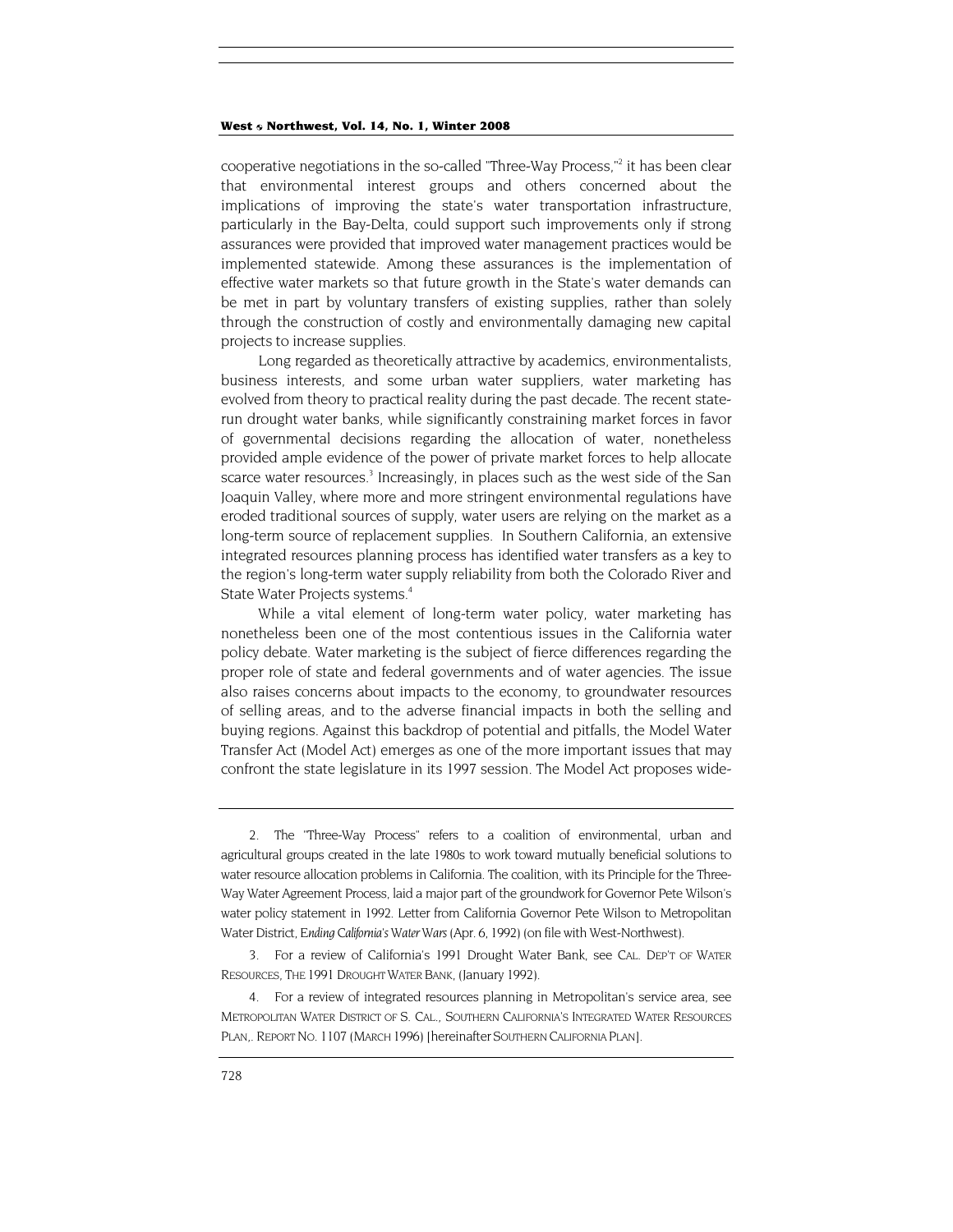ranging statutory changes designed to consolidate and simplify California's existing labyrinth of law affecting water transfers.

This article provides a critical review of this ambitious and complex legislative proposal, with a particular emphasis on the wheeling provisions of the Model Act. Section II offers general observations on what will be required for *sustainable* policy change to assure the continued evolution of water markets. Section III defines some common sense principles for wheeling policies based on the need for sustainable marketing policies. Section IV summarizes the wheeling provisions of the Model Act, while Section V provides an assessment of these provisions along with recommendations for some key changes. Section VI offers concluding remarks and recommendations for changes in the wheeling provisions of the Model Act.

Wheeling is one of the most important policy areas affecting the overall success of efforts to promote effective voluntary marketing. In its current form, the wheeling provisions of the Model Act fall considerably short of achieving sound policy that will promote sustainable water markets in California. These provisions could result in substantial negative water supply and financial impacts on other water users who are not parties to a transaction. Accordingly, the Model Act's provisions would likely add to the controversies plaguing California water policy rather than resolve conflict. However, with appropriate changes, the Model Act provides a framework through which the stakeholders, legislators, and others can create a viable market as part of a successful comprehensive water policy for California's future.

## **II. Creating a Sustainable Water Market**

To be sustainable and to create lasting benefits for the State's environment and economy, any major policy change related to the establishment of a voluntary water market must strive to generate a broad distribution of gains and to avoid unnecessary negative impacts on stakeholders not directly involved in market transactions. This common-sense principle certainly applies to wheeling policies, which have the potential of greatly facilitating market transactions, but could also result in enormous negative impacts on others if implemented imprudently.

As defined by the proponents of the Model Act, wheeling involves the act of "using the water supply facilities by someone other than the owner or operator to transport water" for a fee.<sup>5</sup> While perhaps an unglamorous topic, wheeling in fact can play a critical role in facilitating more competitive behavior on both the supply and demand side of the water market. On the supply side, a wheeling policy can assure physical access to supplies made available by willing sellers. On the demand side of the market, wheeling can create competition

<span id="page-3-0"></span><sup>5.</sup> Brian E. Gray, *The Shape of Transfers to Come: A Model Water Transfer Act for California,* 4 WEST-NORTHWEST 23 (1996).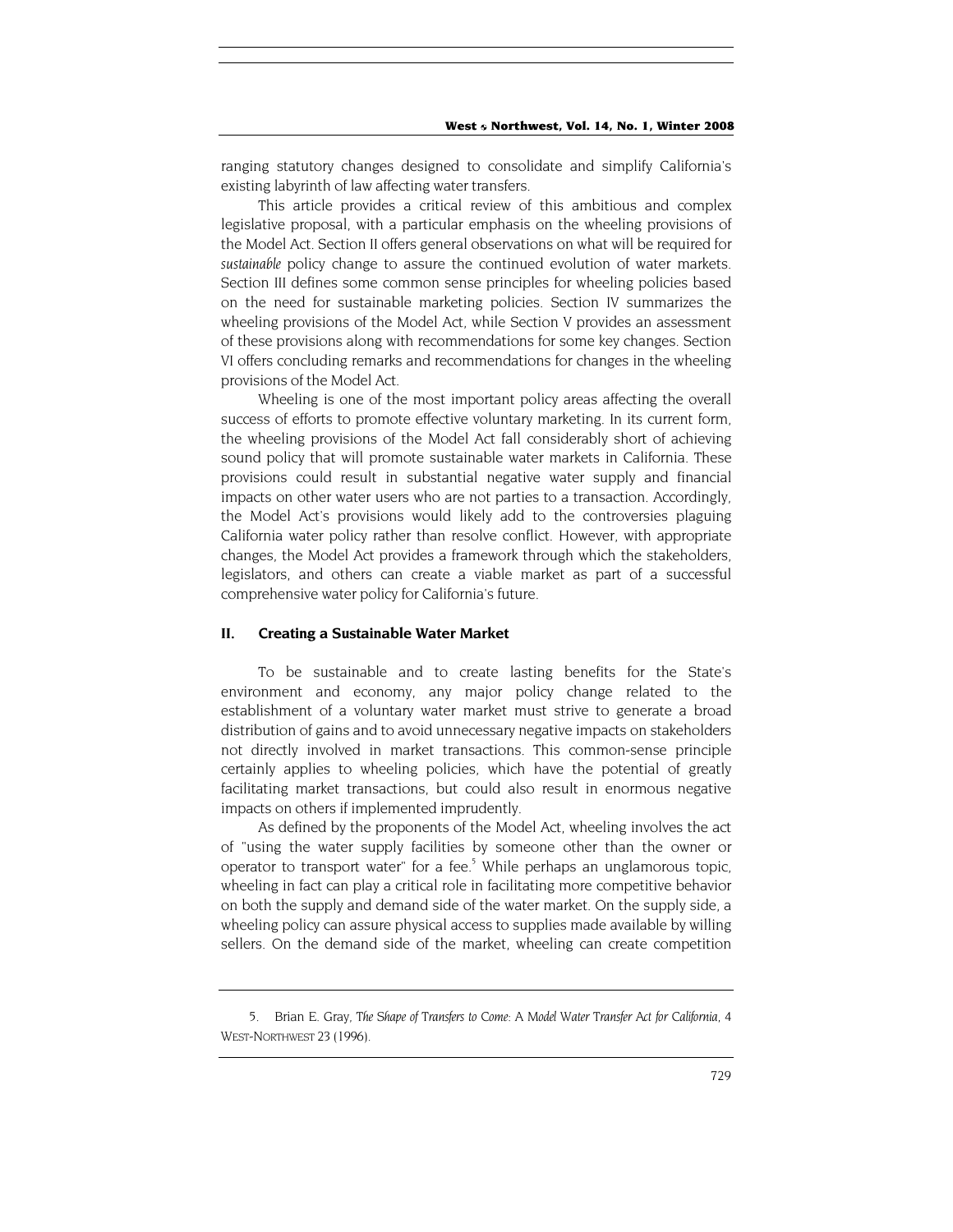among buyers by allowing existing customers of water supply agencies to acquire water supplies in a commodity market on their own.

However, if wheeling plays an important role in promoting competition, it also poses enormously complicated challenges to assure that positive market incentives do not result in negative impacts on those who choose not to participate in a particular market transaction. To understand potential impacts on nonparticipants, it is useful to distinguish between the physical and financial aspects of a wheeling transaction.

Physically, wheeling is often essential to assure access to the existing storage and transportation infrastructure for the delivery of market supplies to purchasers. The voluntary market transaction itself creates a raw water supply. Like any other supply source in the arid West, wheeling is required as a separate service to transport the available commodity supply across both time and space. However, the owners and other customers of the existing storage and transportation system have typically invested vast amounts of financial resources in these systems. These stakeholder interests will reasonably demand that a wheeling policy fully protect the benefits they anticipated when investing in the infrastructure, including access to low-cost supplies, reliability, and flexibility.

Financially, the establishment of wheeling charges requires the owners of the existing infrastructure system to determine how much of the system's fixed and variable costs should be recovered by those wheeling their own water, and how much should be recovered by those receiving normal agency supplies. Since the vast majority of costs for public agencies which operate water storage and distribution systems are fixed and unavoidable, disputes among current owners and would-be wheelers are likely. If wheeling charges do not recover an appropriate amount for unavoidable costs, then these costs will have to be shifted to the public agency's other members or customers who are not parties to the transaction. These other members or customers will experience rising water rates as a result of market transactions over which they have no control. By the same token, if wheeling charges are unnecessarily high, desirable transactions could be discouraged which would otherwise increase supplies available for use within the service area of the public agency that adopts such charges.

During the past five years, the Metropolitan Water District of Southern California (Metropolitan) has confronted the challenges of developing a sound wheeling policy as it has received a variety of wheeling proposals ranging from short-term transfers to replenish groundwater basins to a well-publicized longterm transfer from Imperial Irrigation District to the San Diego County Water Authority. To deal with the challenges of an increasingly competitive environment, Metropolitan and its member agencies created a mediated negotiating process to make recommendations to Metropolitan's Board of Directors regarding changes in Metropolitan's rate structure, including the establishment of wheeling services and charges. At its November 1996 meeting, Metropolitan's Board adopted a wheeling policy based on the report of the mediated process. The overall goal of the policy is to provide access to Metropolitan's system, thereby promoting competition in the water market,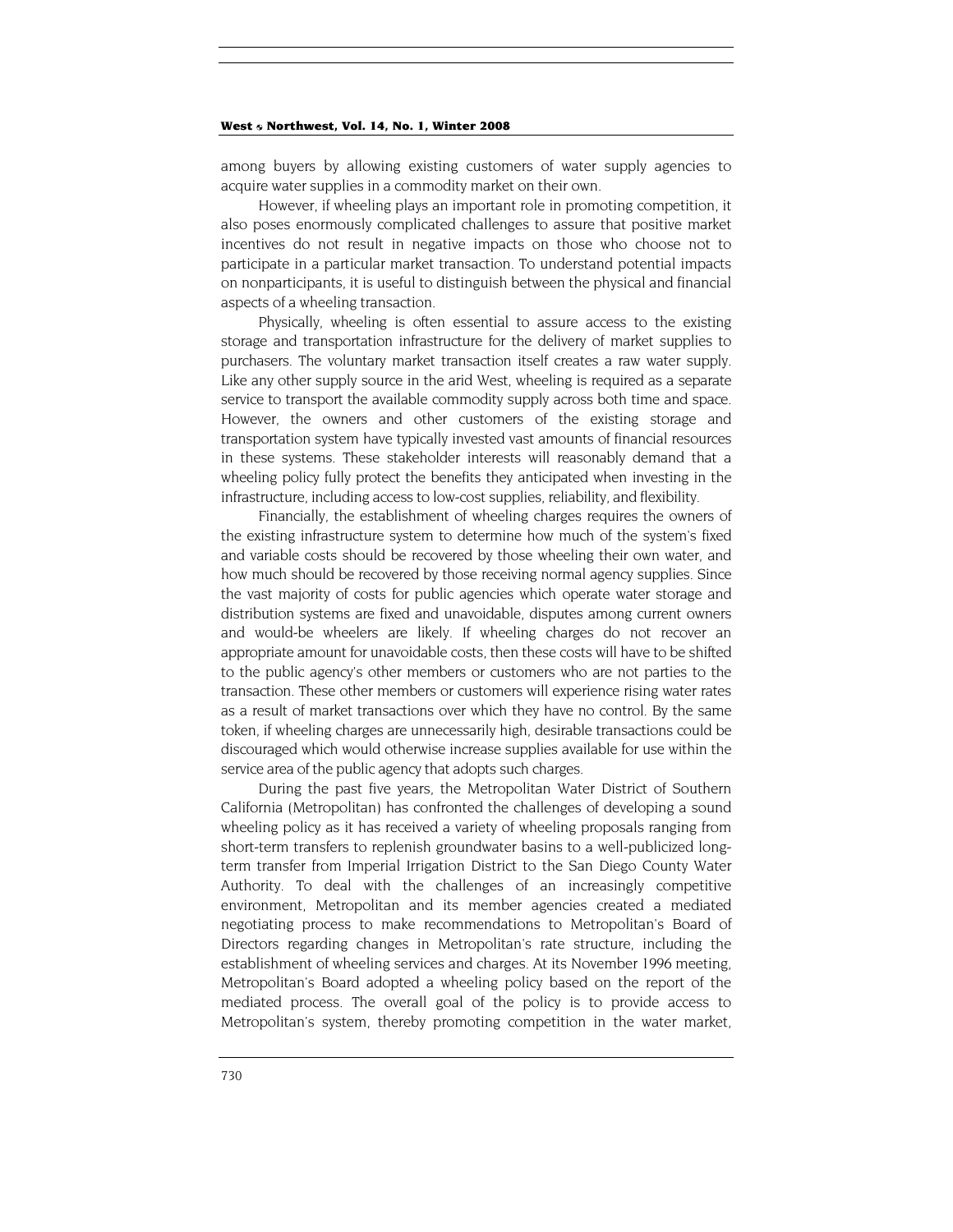while fully protecting the financial and water supply of all of its member agencies.<sup>6</sup>

The decision to establish such a policy is historic. Dating back to the 1952 Laguna Declaration, the policy of Metropolitan has been that the District shall be the sole provider of supplemental water to its member agencies in Southern California.<sup>7</sup> The recently adopted wheeling policy reverses that trend, recognizing the potential value of member agency market purchases as a source of supply for the region.<sup>8</sup>

# **III. Some Common Sense Wheeling Principles**

To assure that market transactions do not have unnecessary negative financial or water supply impacts on nonparticipants, wheeling policies should embrace some common sense principles. To illustrate, this section describes wheeling principles recently adopted by Metropolitan. While developed by Metropolitan in cooperation with its member agencies, similar principles are necessary in other parts of California to implement a balanced wheeling policy.

**Equal Treatment***.* Perhaps the most fundamental wheeling principle is that all water moving through the storage and transportation system, whether normal supply deliveries or water being delivered under a wheeling agreement, should be treated the same. This concept assures market participants that they will enjoy a "level playing field" in the use of the storage and transportation services being sought under a wheeling arrangement. Similarly, the equal

<span id="page-5-2"></span>8. The development of water transfer programs at the member agency level is consistent with the core strategy of Metropolitan's Integrated Water Resources Plan which encourages development of water resources for the region at the member agency level. Programs developed at the local level, including water conservation, water reclamation and groundwater recovery programs are expected to develop approximately 800,000 acre-feet of water for the region by the year 2000. *See* Gray, *supra* note 5.

<span id="page-5-0"></span><sup>6.</sup> For a review of Metropolitan's wheeling policies, including Metropolitan's wheeling principles, *see* Letter from Metropolitan General Manager to Metropolitan Board of Directors, *Letter # 8-10, Rate Refinement Process Phase 2 Wheeling Principles, Recommended Wheeling Rates Effective January 15, `997, and Resolution Giving Notice of Intention to Adopt Wheeling Rates* (Nov. 5, 1996) [hereinafter *Metropolitan Letter]* (on file with West-Northwest).

<span id="page-5-1"></span><sup>7.</sup> Metropolitan's Administrative Code § 4202 ("Laguna Declaration") states that "[w]hen and as additional water resources are required to meet increasing needs for domestic, industrial and municipal water, the District will be prepared to deliver such supplies,"; and that, "[e]stablishment of overlapping and paralleling governmental authorities and water distribution facilities to service Southern California areas would place wasteful and unnecessary financial burden upon all of the people of California, and particularly on the residents of Southern California." METROPOLITAN WATER DISTRICT ACT AND ADMINISTRATIVE CODE § 4202 (on file with West-Northwest).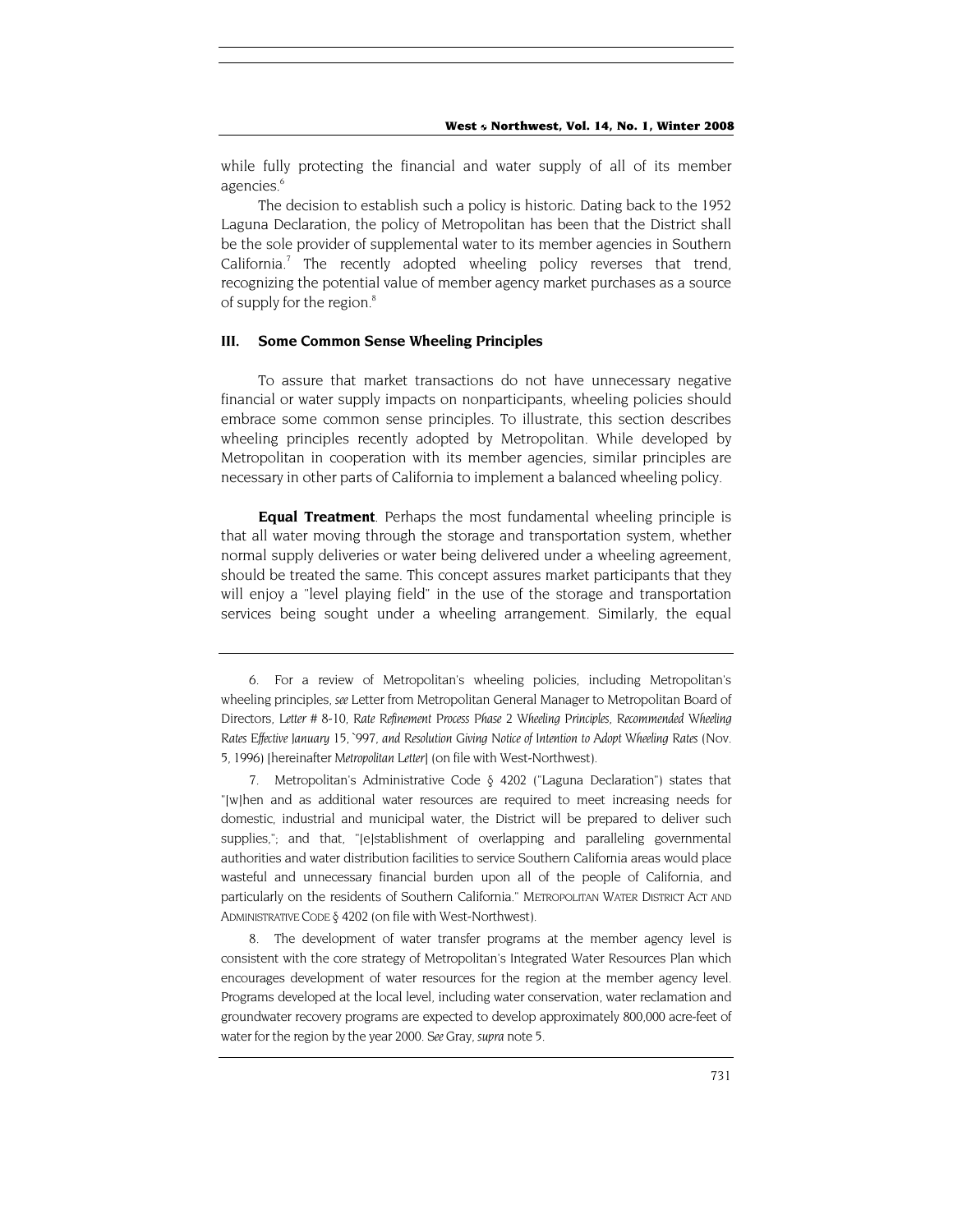treatment principle assures existing customers that those seeking wheeling services will share equally in the responsibility to pay for the storage and transportation system.

**No Financial Harm.** A fundamental tenet of fairness is that nonparticipants in a market transaction should not experience an increase in their costs or water rates as a result of the implementation of a market transaction. If this principle is violated, nonparticipants will have incentives to oppose market transfers. As a practical matter, this principle requires that wheeling charges must fully recover a fair share of all unavoidable costs associated with the system through which wheeling is desired. By definition, if a reasonable portion of such unavoidable costs are not recovered in the wheeling charge, these costs must be shifted to others, thereby increasing the water rates of third parties not involved in the market transaction.<sup>9</sup>

**Reliability.** Wheeling terms and conditions must be structured to deliver water to the market participants in a manner that does not interfere with supply deliveries that would otherwise be available to others as a result of their investment in the existing system. This principle requires that the owner and the existing customers be given the flexibility to operate the storage and transportation system to accommodate future conditions. Virtually all water supply systems vary greatly and unpredictably in their utilization, depending upon hydrologic and other variable conditions, such as the demands of other contractors entitled to water from a joint project. During wet conditions the system may be fully utilized, for example, by carrying water for local groundwater or surface reservoir storage. At other times, excess capacity may be present. Requiring rigid rules guaranteeing delivery of transferred water, regardless of future circumstances, could negatively impact the owners and the other users of the system by denying them necessary discretion in the operation of the system under changing circumstances.

**Water Quality.** The Metropolitan wheeling policy, in effect, requires a nondegradation standard for market transactions. Adverse impacts on water

<span id="page-6-0"></span><sup>9.</sup> Metropolitan's wheeling rate is based on the premise that a member agency purchasing water from Metropolitan at the "bundled" full service rate includes payment for the fixed and unavoidable costs of the system, including transmission and storage, plus appropriate variable costs. These costs represent approximately 85% of Metropolitan's costs. To develop wheeling rates, Metropolitan in cooperation with its member agencies, "unbundled" its costs to determine which costs should appropriately be recovered and which costs should not be recovered. To avoid injury to other member agencies, wheeling rates should recover that portion allocated to unavoidable costs on the same basis as member agencies purchasing Metropolitan supplies. This approach to establishing wheeling rates is similar to that being implemented by the California electric utility industry as part of AB 1890, signed by Governor Pete Wilson in September, 1996, which allows for the recovery of unavoidable and stranded costs.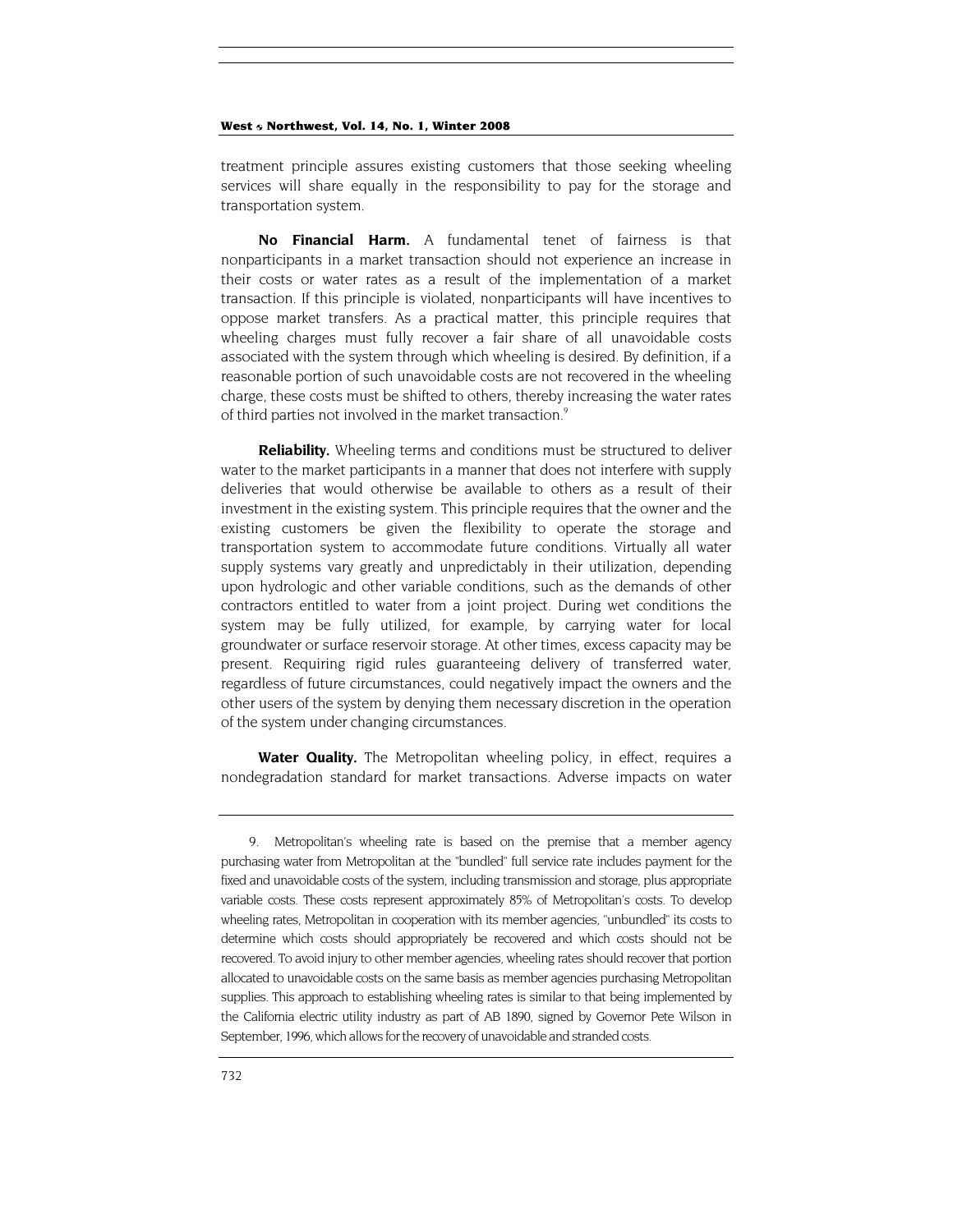quality can affect drinking water quality as well as impair water reclamation and conjunctive use efforts. Because of the unanimous concerns of Metropolitan's member agencies, wheeling transactions will not be allowed to degrade water quality. Wheeling proponents would have the option to proceed with a transfer if any adverse water quality impacts were mitigated to the satisfaction of the party potentially harmed.

**Water Management Programs.** Finally, wheeling transactions should not interfere with the financing or implementation of other water management programs that are critical to the state or region. To accomplish this, and to be consistent with the principle of equal treatment, the wheeling charge should recover a proportionate share of the region's financial assistance to such programs as wastewater reclamation and reuse, conservation, and groundwater recovery. When Metropolitan's customers utilize the storage and distribution system, the water rate they pay recovers a portion of the costs of such programs. Such programs are beneficial to Metropolitan's customers because they are designed to stretch the available capacity in the existing system and to help reduce demands for imported water which promotes consensus on vital statewide water issues. Because wheelers also enjoy the benefits of these programs, they should pay a proportionate share of costs. Failure to do so would either undermine the financial integrity of programs vital to regional and statewide interests or unfairly shift the costs to other customers utilizing the system.

## **IV. Wheeling Provisions of the Model Act**

In an effort to promote more competition on the buyers' side of the emerging water market, Section 804 of the Model Act expressly allows the members or customers of a water supply agency to acquire transfer water from sources other than the water supply agency. If such a transfer would require the use of the water supply agency's storage and transportation facilities to deliver the purchased water, the water supply agency must comply with the wheeling provisions of the Model Act.

In brief, the key wheeling provisions of the Model Act include the following:

**Access.** Section 901(a) of the Model Act requires a public water agency to allow any legal users of water to use up to 70 percent of the unused capacity in the water supply system of the agency to wheel transferred water. The Model Act further provides that the entity seeking such wheeling shall be assured the right to such capacity "throughout the term of the water transfer agreement."<sup>10</sup>

**Prompt Action.** Section 902(b) requires prompt determination by the public agency, within 30 days of receipt of a written request for wheeling,

<span id="page-7-0"></span><sup>10.</sup> A MODEL WATER TRANSFER ACT FOR CALIFORNIA [hereinafter MODEL ACT] § 901(a), *reprinted in* 4 WEST-NORTHWEST 3 (1996).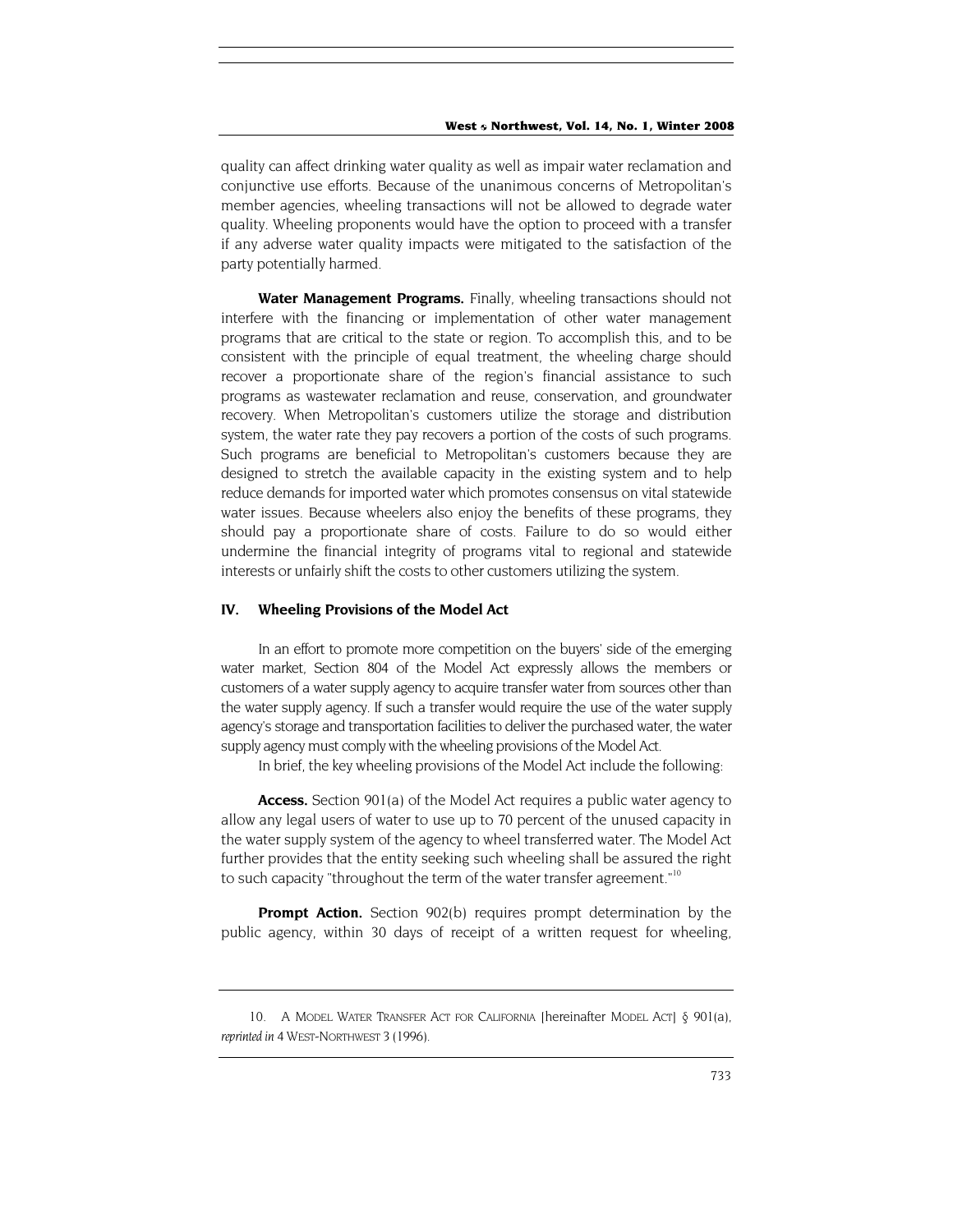regarding the availability of unused capacity and the terms and conditions for wheeling water. $11$ 

**Water Quality.** Section 903(a) would permit the introduction of transfer water to the system of a public agency that could significantly degrade the quality of water delivered to the customers of the agency. The public agency could prohibit or impose restrictions on the transaction only "if. . .the transferred water would diminish the quality of the water in the system to an extent that the blended water could not be treated for distribution to the public agency's other members or customers, " or if reasonable terms and conditions were required to assure that the water supply could comply with all applicable water quality and environmental standards.<sup>[12](#page-8-1)</sup>

Fair Reimbursement. Section 903(b) allows the public owner to impose wheeling charges for the use of its system. These charges may recover capital, operations and maintenance, and replacement costs only for the "portion of the unused capacity made available by the agency for the transfer of water." In addition, the agency may recover power, treatment and reasonable administrative costs.<sup>[13](#page-8-2)</sup>

**Administrative Discretion.** The Model Act affords little discretion to the public agency in making decisions regarding whether and under what terms and conditions to offer wheeling services. Section 904(a) requires that all disputes regarding the agency's decisions be subject to binding arbitration. If the parties to the dispute cannot agree on an arbitrator, Section 904(c) requires that a single, neutral arbitrator be selected by the State Water Resources Control Board. In all related proceedings, the public agency would bear the burden of proof based on a preponderance of the evidence, and the decision of the arbitrator would be final and beyond challenge by the public agency.<sup>14</sup>

# **V. An Assessment of the Model Act Wheeling Provisions**

Essentially, the common sense wheeling principles discussed in Section III require that:

- Transferred water and normal deliveries using the same storage and transportation system be treated equally;
- Market transactions be structured to avoid adverse financial, water supply, or water quality impacts on others; and
- <span id="page-8-0"></span>11*. Id.* § 902(b).
- <span id="page-8-1"></span>12*. Id.* § 903(a).
- <span id="page-8-2"></span>13*. Id.* § 903(b).
- <span id="page-8-3"></span>14*. Id.* § 904.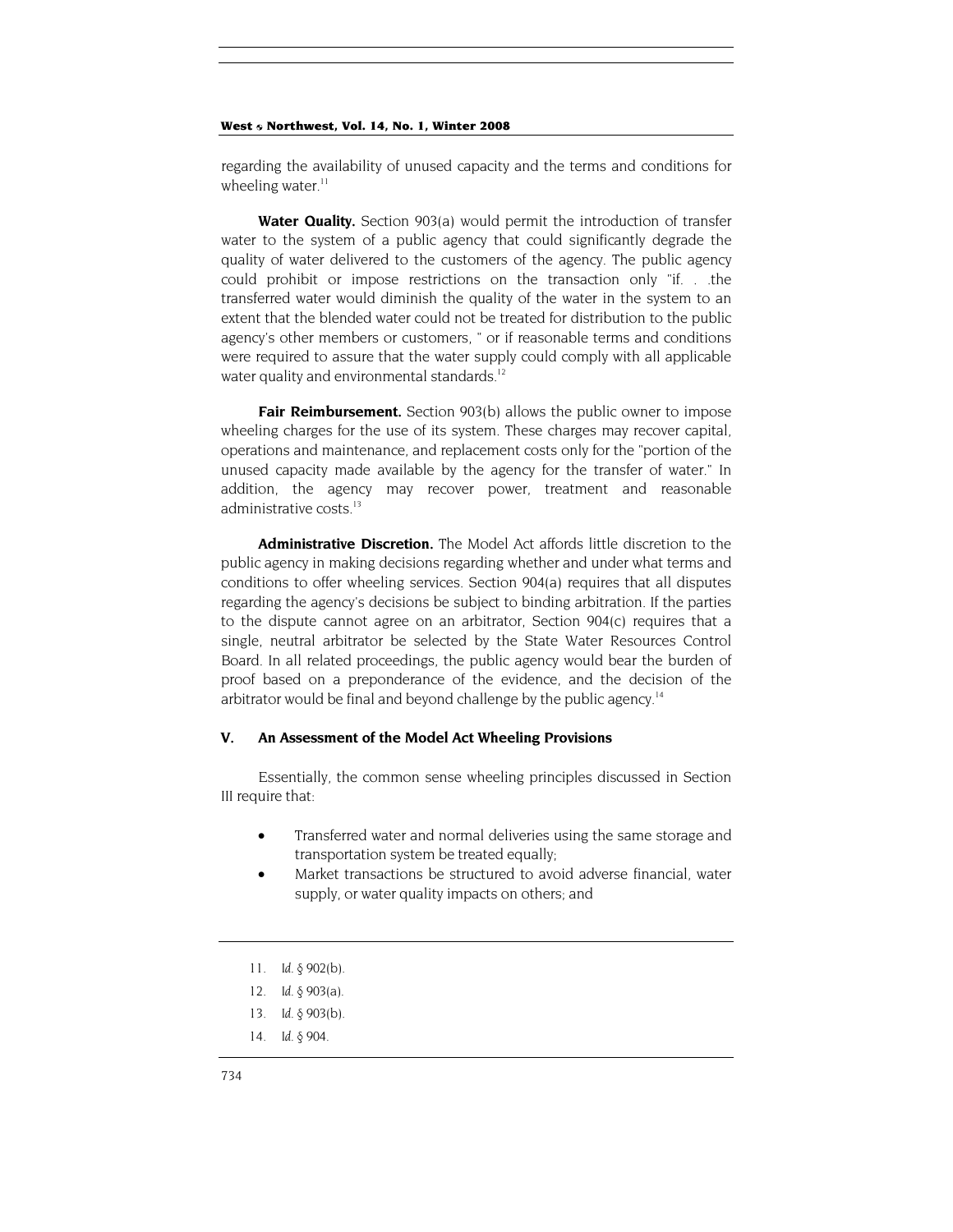• Wheeling policy protect the financial integrity of water management programs; such as reclamation and reuse and implementation of urban water conservation Best Management Practices (BMPs).<sup>15</sup>

Consistent with these principles, current law regarding wheeling contains an explicit provision that the "use of a water conveyance facility is to be made without injuring any legal user of water  $\ldots$  ."<sup>16</sup> Similarly, the precedent-setting water marketing provisions of the Central Valley Project Improvement Act protect nonparticipants in the market by requiring that voluntary transfers result in "no unreasonable impact on the water supply, operations, or financial conditions of the transferor's contracting district or agency or its water users.["17](#page-9-2) In contrast, the proposed wheeling provisions of the Model Act include no comparable provision. Indeed, an analysis of the possible impacts of the Model Act's wheeling provisions indicates that, as currently proposed, they could result in substantial negative impacts on others.

The Model Act requires that determinations of available unused capacity be made on a system-wide basis, but that wheeling charges be assessed only with respect to the portion of the system used to transport the water. This approach is the reverse of the standard practices of water management agencies and will result in unequal treatment of transferred water and normal deliveries.

The determination of unused capacity should be made on the basis of the portion of the system physically required for wheeling. For example, consider an agency with two distinguishable supply sources of equal capacity, one operating at full capacity and the other operating at 50 percent capacity. It makes little sense to require the owner of the overall system to wheel water through the fully utilized portion of its system because, on average, the system has 25 percent unused capacity. Such a policy would interfere with the operations of the agency to the detriment of its other customers either through reduced availability of water or increased costs.

The requirement in the Model Act that wheeling charges recover costs only for the portion of the system used in the transaction will often require that the public agency establish different pricing structures for the use of its storage and transportation system depending on whether the water moving through the system is a normal water delivery or transferred water. Such differences in pricing are inconsistent with the "equal treatment" principle and may result in significant financial inequities and in market signals that distort decisions to purchase water in the emerging water market.

Like many other water agencies, Metropolitan recovers the fixed costs of its storage and transportation system on a uniform basis regardless of where

<span id="page-9-0"></span><sup>15</sup>*. See* CAL. DEP'T OF WATER RESOURCE, *supra* note 3.

<sup>16.</sup> CAL. WATER CODE § 1810(d) (West 1996).

<span id="page-9-2"></span><span id="page-9-1"></span><sup>17.</sup> Central Valley Project Improvement Act, Pub. L. No. 102-575, § 3405(a)(1)(K), 106 Stat. 4600 (1992).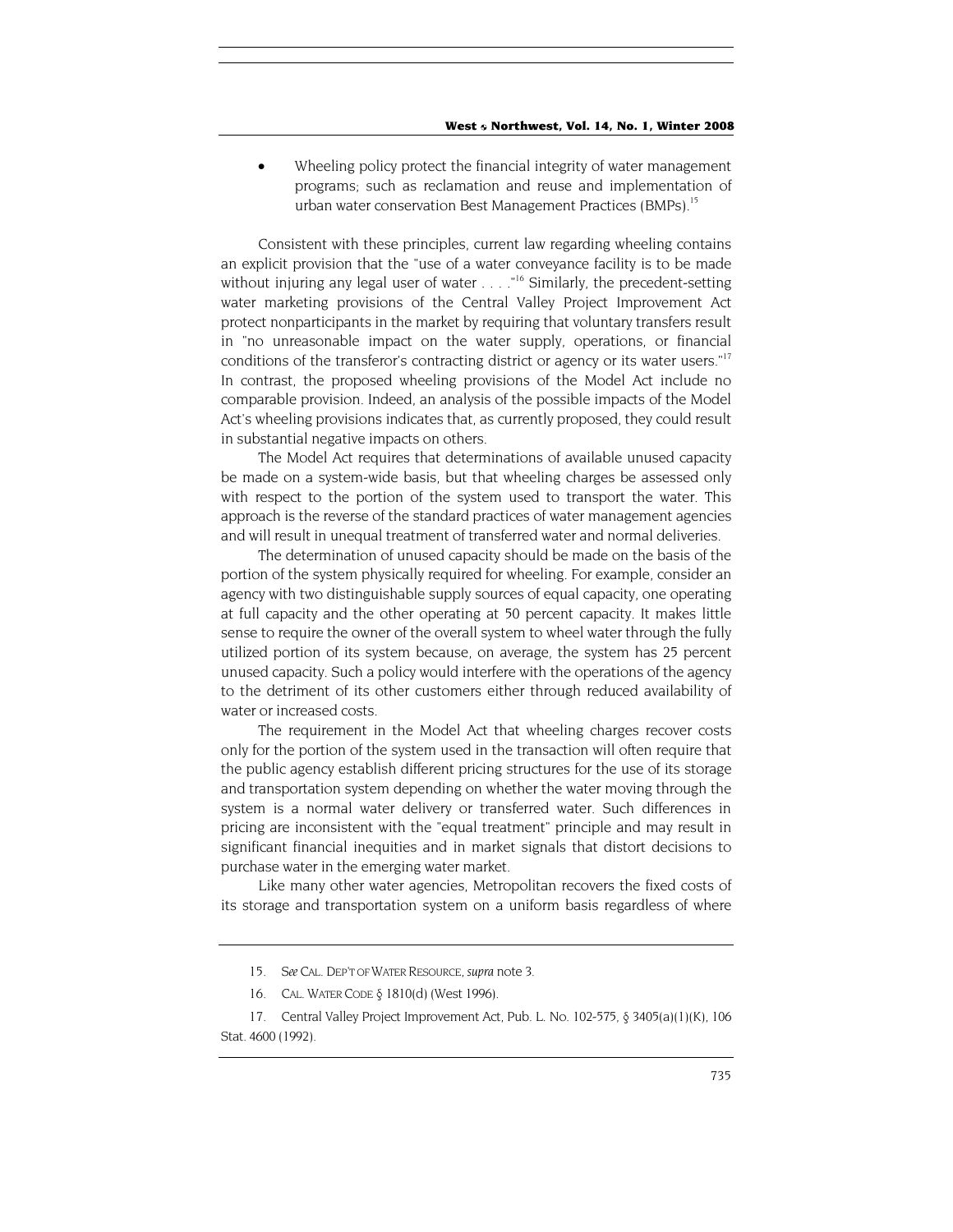water is actually delivered in the system. Such a "postage stamp" rate reflects the fact that the entire system is operated in an integrated manner to provide blended water and reliability for all water users relying on the system. Because it is virtually impossible to determine which specific costs are associated with particular deliveries, the system is priced on a postage stamp basis for all Metropolitan's normal deliveries.<sup>18</sup> Under the "equal treatment" principle, Metropolitan has proposed to treat wheeled water the same, charging a uniform rate for wheeling on a postage stamp basis.<sup>19</sup>

The Model Act would apparently prohibit such an approach and require a fundamentally different pricing structure for the use of the system for transferred water as compared to normal deliveries. Depending upon the costs allocated to different portions of the system and the specifics of a transfer proposal, the approach of the Model Act could result in different costs (both higher or lower) to use the system for transferred water than for normal deliveries. As a matter of fairness, this approach may result in significant cost-shifting among water users and will likely undermine the long-term sustainability of a marketing approach.<sup>20</sup>

No less importantly, by artificially shifting how the costs of the storage and transportation system are recovered, the Model Act encourages price signals that will distort market activities. Because the capital costs of the storage and transportation system are fixed and unavoidable, pricing signals for their use should not be allowed to distort activity in the commodity market for water. Yet the Model Act would lead to different wheeling charges for different types of water marketing transactions. Such differential wheeling charges have little benefit since wheeling can occur only in unused (or excess) capacity, the costs of which are unavoidable.

<span id="page-10-1"></span>19. Under Metropolitan's recently adopted wheeling principles, the estimated price for wheeling service for the 1996/97 fiscal year will be \$262 per acre-foot. This charge will allow recovery for all transmission costs and unavoidable storage and supply costs associated with utilizing Metropolitan's facilities. The charge will be applied on a uniform basis and is identical to the implicit charge for use of the system for Metropolitan's normal deliveries. Metropolitan will investigate alternative means of recovering fixed costs in order to reduce the incremental costs of wheeled water. *See Metropolitan Letter, supra* note 6.

<span id="page-10-2"></span>20. An analysis of the impacts of cost-shifting if unavoidable costs are not included in the wheeling rate shows that a 100,000 acre-feet transfer would result in a cost-shifting of approximately \$9 per acre-foot to nonparticipating member agencies of Metropolitan. *See Metropolitan Letter, supra* note 6, at Exhibit B, Attachment 1, p. 16.

<span id="page-10-0"></span><sup>18.</sup> An appropriate pricing structure for recovering fixed, unavoidable costs may vary depending upon the physical characteristics of the storage and transportation system. For example, the State Water Project (SWP) is a highly linear system where contractors further downstream pay different fixed charges because it is relatively easy to identify an acceptable basis for differential charges. Similarly, wheeling charges for noncontractors using the SWP system have varied based on how much of the system was utilized to wheel water. In contrast, a system like Metropolitan's is highly nonlinear with customers dispersed over 5,200 square miles of service area and a uniform or "postage stamp" approach has been historically viewed as more equitable.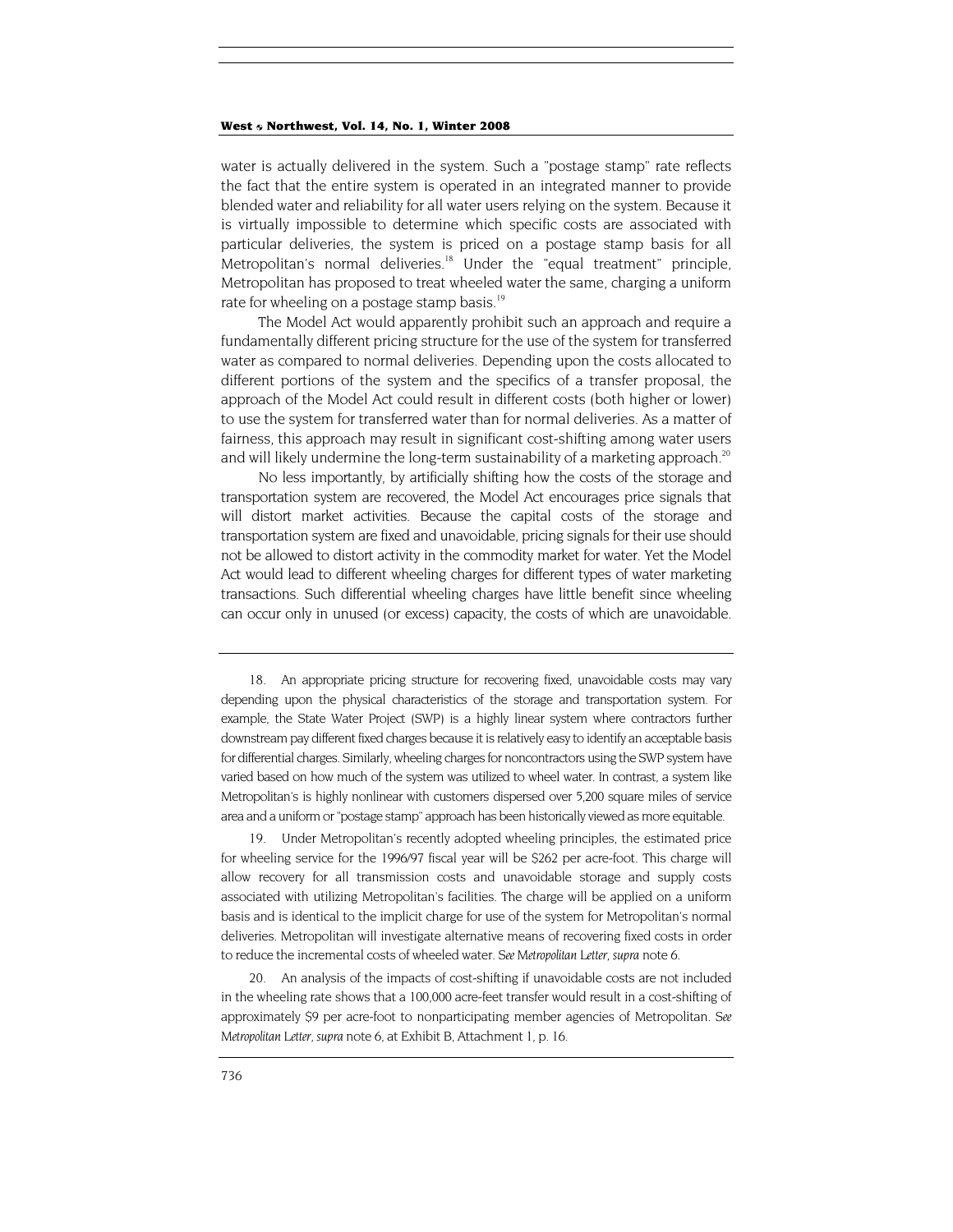However, differential wheeling charges can inappropriately influence market decisions by encouraging transfers to occur where wheeling charges are artificially lower, even if the economic and social costs of the water transfer may be higher in this geographic region than in others. All of the above concerns can be remedied by simply allowing the public agency to use the same pricing structure for use of the system to wheel water and for normal water deliveries.

The water quality provisions in Section 903(b) of the Model Act allow for substantial degradation of the quality of water delivered to other customers as the direct result of wheeling transferred water.<sup>21</sup> This could substantially increase the costs of non-market participants in treating water to meet drinking water standards and may impair the effectiveness of programs to reclaim and reuse water and to promote conjunctive water management. Water quality impacts are generally of equal or greater concern than reliability issues to local water managers and the possibility of water marketing transactions degrading water quality will be the source of substantial opposition to the evolving market.

The Model Act wheeling provisions could also undermine the financial viability of water management programs that are of regional or statewide importance. To promote reclamation and reuse of water, implementation of urban BMPs, and other desirable programs, some agencies, including Metropolitan, include an assessment in their water charges to subsidize these activities. Absent such financial assistance, many of these programs would not be economically viable. Apparently, the intent of the Model Act is to exclude such costs from recovery as a part of a wheeling charge. Such an approach would either undermine the financial viability of desirable water management programs or require that the costs of such programs be disproportionately shifted to other members or customers as others continue to develop alternative supplies free of these charges. As a result, the Model Act, in attempting to promote water markets, could harm other equally important water management programs. Once again, allowing for equal treatment so that all parties using the system pay a proportionate share of the costs of these subsidies would eliminate this potential problem.

Finally, the Model Act wheeling provisions substantially and unnecessarily eliminate the discretion of existing public agency owners to operate their systems for the benefit of their customers as a whole. In the past, water marketing legislation has generated bitter disputes regarding the ability of individual water users to sell water with minimal or no oversight exercised by the local public agencies that developed the supply. Legislation introduced by Assemblyman Richard Katz in 1992 (AB 2090) and subsequent efforts by Assemblyman Dom Cortese in 1993 (AB 97) floundered amidst considerable acrimony over the issue of user-initiated transfers, as market proponents sought to eliminate the discretion of public agencies on the supply side of the market. The Model Act prudently puts aside this contentious issue.

<span id="page-11-0"></span><sup>21.</sup> MODEL ACT § 903(b).